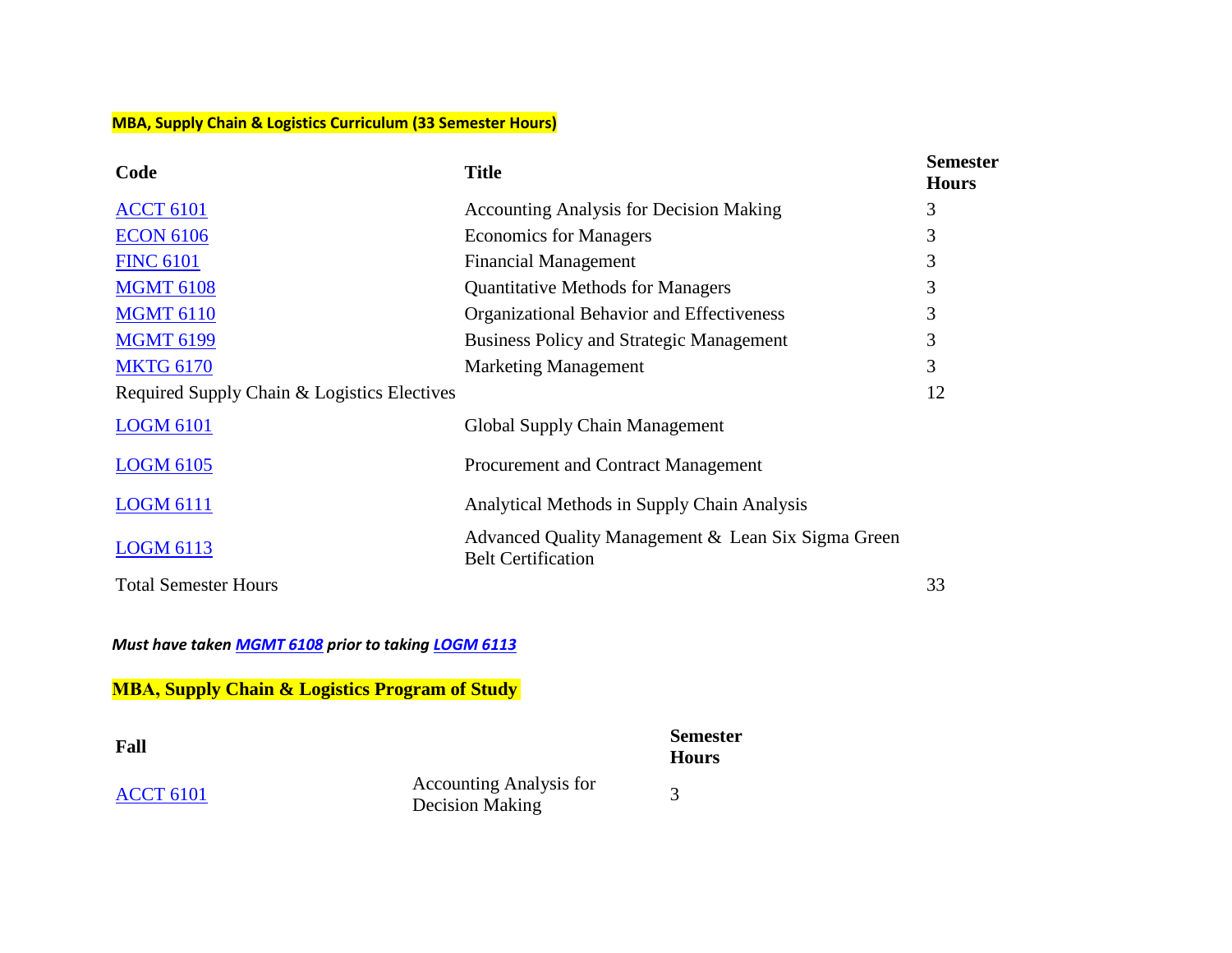| <b>MKTG 6170</b>          | <b>Marketing Management</b>                  |    |
|---------------------------|----------------------------------------------|----|
| <b>MGMT 6110</b>          | Organizational Behavior and<br>Effectiveness |    |
| LOGM 6000* Level Elective |                                              |    |
|                           | <b>Semester Hours</b>                        | 12 |

## **Spring**

| <b>FINC 6101</b>             | Financial<br>Management                                  | 3  |
|------------------------------|----------------------------------------------------------|----|
| MGMT 6108 Methods for        | Quantitative<br>Managers                                 | 3  |
| <b>ECON 6106</b>             | Economics<br>for<br>Managers                             | 3  |
| LOGM 6000* Level<br>Elective |                                                          | 3  |
|                              | Semester<br>Hours                                        | 12 |
| Summer                       |                                                          |    |
| <b>MGMT 6199</b>             | <b>Business</b><br>Policy and<br>Strategic<br>Management | 3  |
| LOGM 6000* Level<br>Elective |                                                          | 3  |